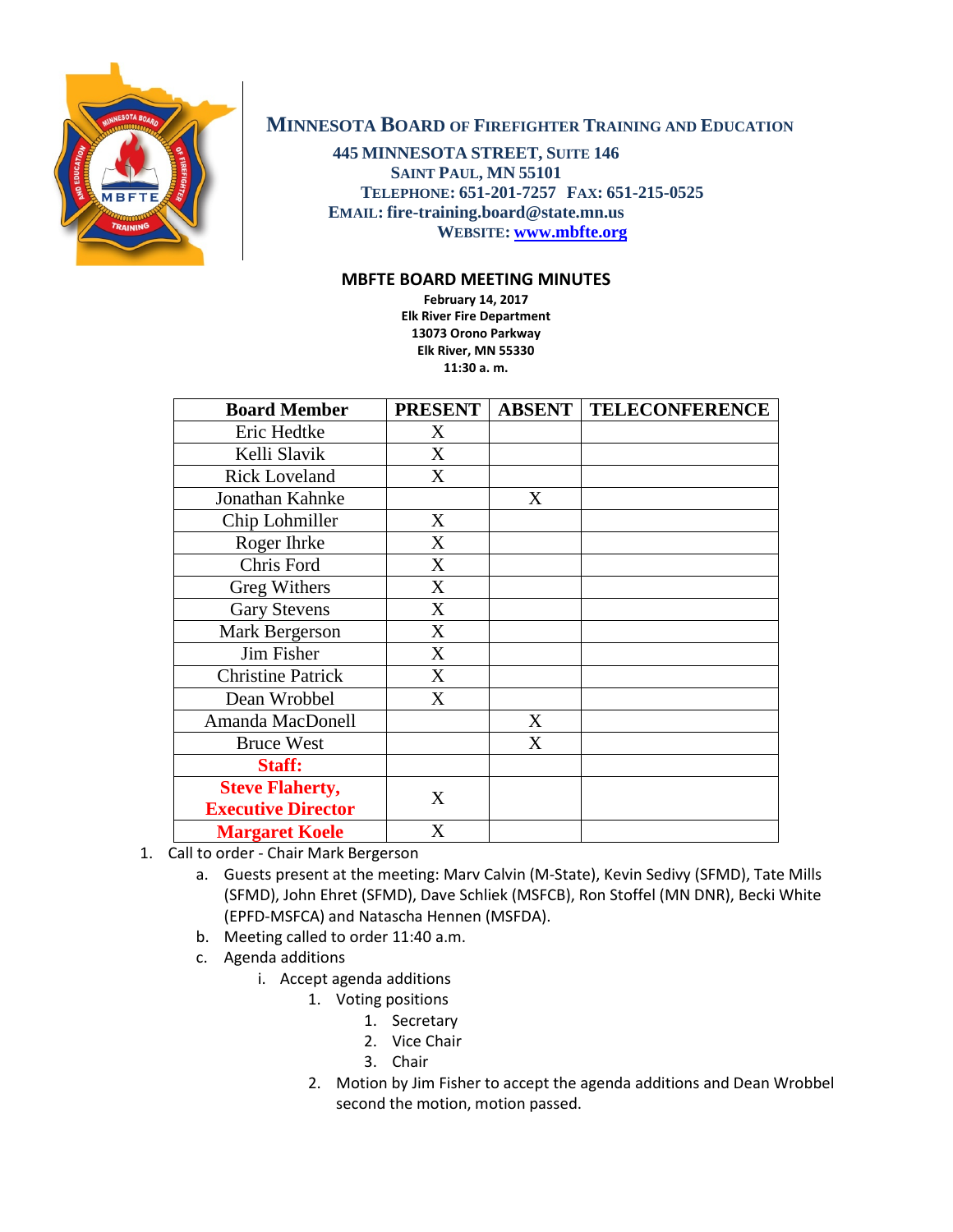- 2. Approval of Minutes as Written
	- a. November 15, 2016 Board meeting minutes (approve to remove DRAFT and post on the web site)
		- i. Dean Wrobbel motioned to accept minutes as written, Chip Lohmiller second the motion, motion carried.
- 3. Officers Reports
	- a. Chair, Mark Bergerson
		- i. Nothing to report.
	- b. Vice Chair, Chip Lohmiller
		- i. Nothing to report.
	- c. Treasurer, Dean Wrobbel
		- i. Nothing to report.
		- ii. Margaret Koele, License Coordinator Fire Safety Account balance update
			- 1. As of the end of January the account has \$7,586,893.50, which is above projection.
	- d. Secretary, Amanda MacDonell
		- i. Amanda MacDonell has resigned the position and Christie Patrick was assigned the position until the vote during the last Executive meeting.
		- ii. Nothing to report.
- 4. Reports
	- a. Executive Director Steve Flaherty
		- i. Leadership Development
			- 1. We have just completed two cohorts of students. There have now been six cohorts of fire service leaders that have now completed this course. We have a waiting list of 31 students for the next fiscal year. This course has been getting very positive feedback, which you can see by the waiting list we have each fiscal year.
		- ii. NFPA 1001
			- 1. We have a budget for 1800 students and we have paid for a little over six hundred students to date.
		- iii. Training Reimbursements
			- 1. EMS
				- 1. \$102,000 submitted and \$72,000 has been paid.
			- 2. Backfill & OT
				- 1. \$37,000 submitted and \$33,000 has been paid.
		- iv. Live Burns
			- 1. 132 spoken for and we have 40 on the waiting list. This has been a very popular program.
		- v. NJPA
			- 1. \$163, 720 budgeted for Region 5, which equates to \$155 per firefighter this fiscal year. We have had 28 departments send in reimbursement requests and paid out \$52,000 to date.
		- vi. FAO/Officer 1/Instructor 1 regional projects
			- 1. Programs were very well received in each of the regions and the budgets have been used up for each of these trainings for this fiscal year.
		- vii. Cancer awareness/Mental Health regional projects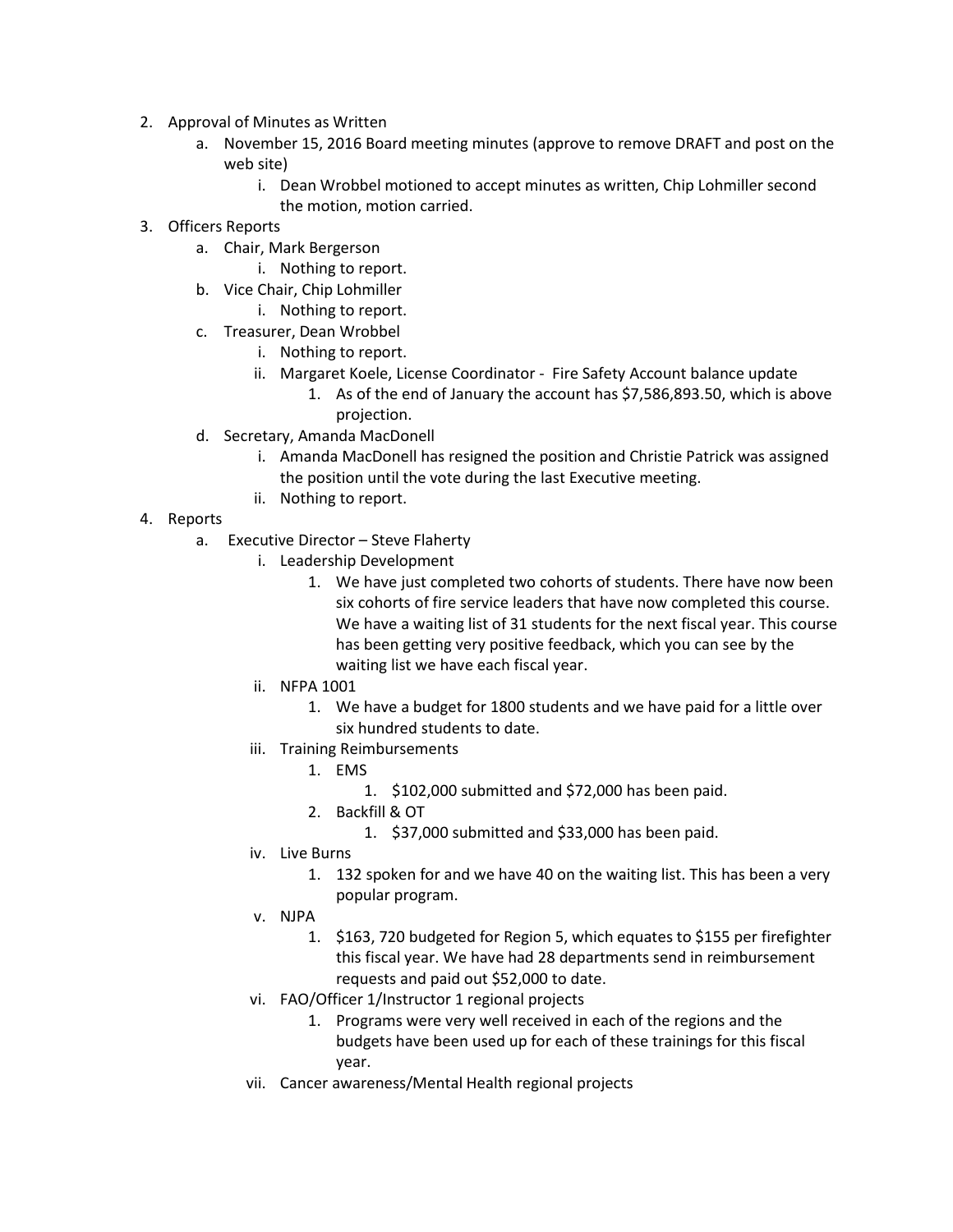- 1. \$75,000 budget has all been used for this program with 113 classes completed. We will be tracking the amount of students that have attended these programs and will report back to the board once those figures are in.
- 2. There has been a lot of media coverage regarding these issues in the fire service lately. The board is out in front with programs like these running across the state making people aware these issues exist within the fire service.
- viii. Licensing
	- 1. We are at 4100 active licenses and continue doing well with renewal process.
- ix. Rail & Pipe Safety/Training Update
	- 1. This program is slowing down and a reminder that this is funded through HSEM and processes the reimbursements through MBFTE.
- x. HMEP Grant
	- 1. We have been approved to manage this grant and we are just waiting for the funding to arrive. There will be \$100,000 for training and \$40,000 for planning, which is less than half of last year's funding for this program.
- b. Executive/Legislative Committee Chair Mark Bergerson
	- i. We met last week and most of the discussion will take place during this meeting.
- c. Licensing/License Review Committee Eric Hedtke, Chair
	- i. Legislation Update (Statutes)
		- 1. The legislative updates are being deferred until 2018 session since we do not have a consensus coming out of the license committee at this time.
		- 2. The committee did not have any resolution on the DNR wildland firefighters being licensed.
		- 3. DNR present at Board meeting to discuss "Wildland Firefighters"
			- 1. Ron Stoffel, DNR, was recognized to talk on the Wildland Firefighters behalf:
				- i. They were not aware of the law regarding full time firefighters being licensed in Minnesota and were just made aware last fall that it may pertain to their full time "Wildland Firefighters". The statute as written right now would apply to the DNR as a state agency and include their full time "Wildland" firefighters. We need to determine how many this would affect, what requirements would suffice for licensure on their behalf and if we could work together on this issue.
					- 1. If it is determined they would need to be licensed, they would need to rewrite human resource documents and have new hiring practices, which differentiate whether they are a forester or firefighter within FSA standards. We would also need to define what training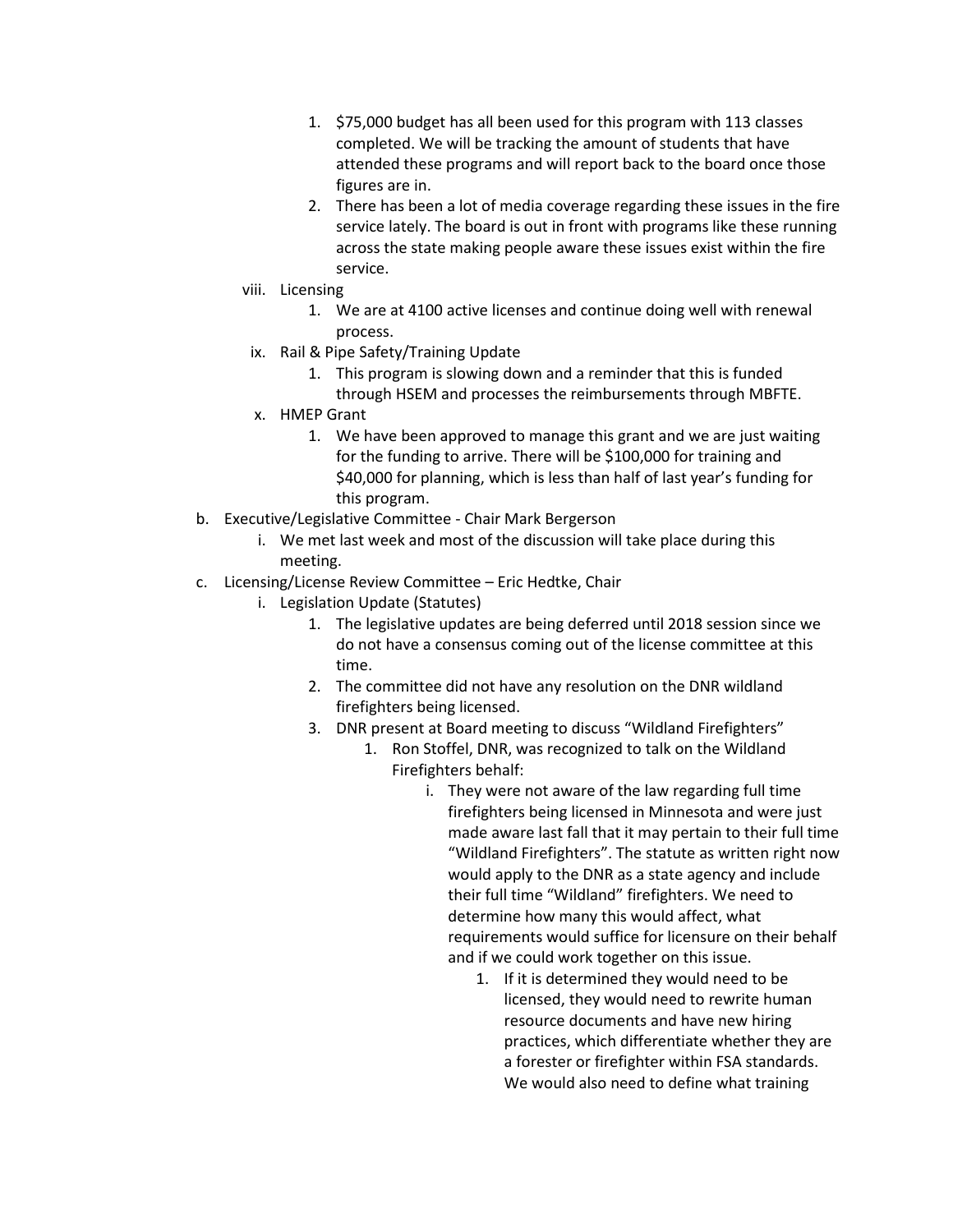requirements would be needed, as they do not do structural training at this point.

- a. Mark Bergerson, Chair, asked if they are asking the board to have discussion to exclude them within the statute.
- b. Eric Hedtke, Licensing Chair, commented we had a discussion in committee regarding the Wildland firefighters and the program was brought about specifically for structural firefighters. We discussed having an exemption for wildland firefighters and would like to have the discussion with the whole board.
- 2. Ron Stoffel commented that would be very helpful to be exempted from the licensure requirement.
	- a. Dean Wrobbel commented that if they are strictly wildland firefighters and if they start doing any structural firefighting they would need to be licensed.
- 3. Mark Bergerson, Chair, commented that this discussion should be taken back to the license committee to work with DNR on wording for the wildland firefighter definition to exempt them from licensure.
	- a. Gary Stevens asked for a formal request from the DNR to receive an exemption from MBFTE licensing program.
	- b. Mark Bergerson, Chair, agreed that the board would like that request made in writing from the DNR.
	- c. Greg Withers brought up addressing other agencies that have not gotten licensed, but fall under the statute. Steve Flaherty, Executive Director, commented that all agencies are accounted for at this time, if they have an FID number they are considered a fire department and need to comply with licensure.
- 2. Eric Hedtke, License Chair, also commented that the AG office let us know there is no grace period or probationary period for licensing within a hiring department. We will be drafting a letter out to the departments of the language and we will be working to change the language in the next legislative session to accommodate this situation.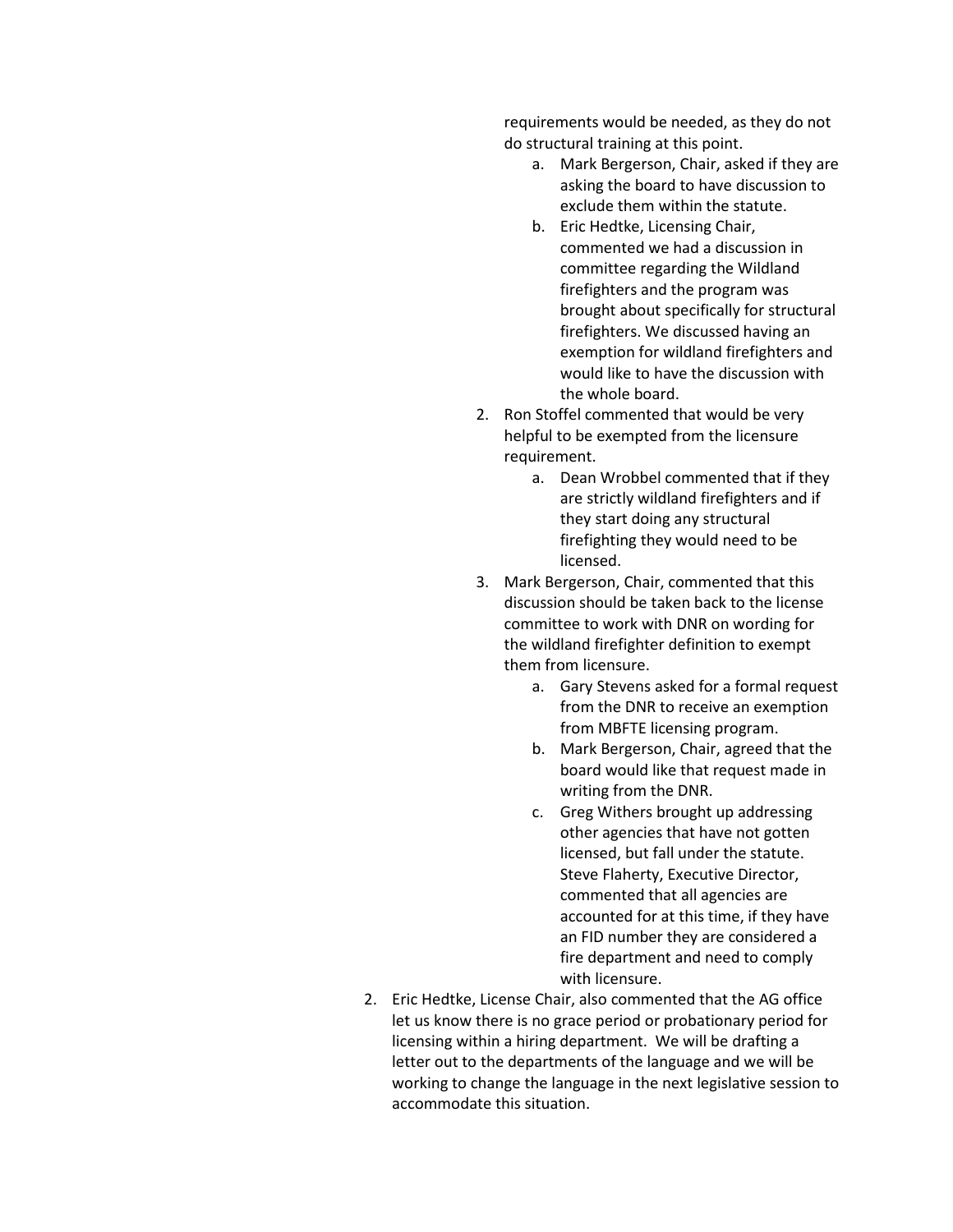- ii. Renewal Update Margaret Koele, License Coordinator
	- 1. Letters were sent out at the end of December for opening up renewal January 2, 2017 – June 30, 2017.
		- 1. Margaret Koele, License Coordinator, commented that we sent out 4,909 letters with 1368 applications processed and 722 completed. 58 new applications applied for and 27 completed. The remaining are in verification or waiting for payment status.
		- 2. We are getting positive feedback from departments and licensees on the process and the speed of the process.
	- 2. We sent out 864 expired license letters in early December and we will get figures on how many of those have reinstated for the next meeting.
- d. Training Committee- Dean Wrobbel, Chair
	- i. Target Solutions vs League of Cities program update
		- 1. Webinars
			- 1. Information sessions
				- i. We will get the information sessions set up for everyone to see. This could be offered at \$5.00 per firefighter and will include the eleven core elements and OSHA requirements. We have been getting very positive feedback from departments on this program. Several departments are using the program already at \$95 per firefighter and this would not get them a credit if the Board moves forward with the program, but they will offer more online training for those departments to offset the cost. This program offers reporting options and will track training across the state and offers online training. Many departments are finding out this is reimbursable and are looking at picking up the program for their departments.
				- ii. Steve Flaherty, commented as the administrator of the program we have reporting that can track training throughout the state.
				- iii. Rick Loveland commented that the other program was piloted by the city of Moorhead and will not meet the needs the fire service is looking for.
					- 1. Erik Hedtke asked if this would have to be bid out through RFP through the state if over a certain dollar amount.
	- ii. Qualified Instructors Dean Wrobbel, Training Committee Chair
		- 1. We discussed this program with 963 instructors on a very outdated list. We are proposing to the board to go back one year and drop the rest of the list. Then get an online program for application built and have a three year renewal for staying active. If they want to add more course instruction they would need to re-upload resumes. We will have a group review the information submitted that they are qualified to instruct what they are requesting.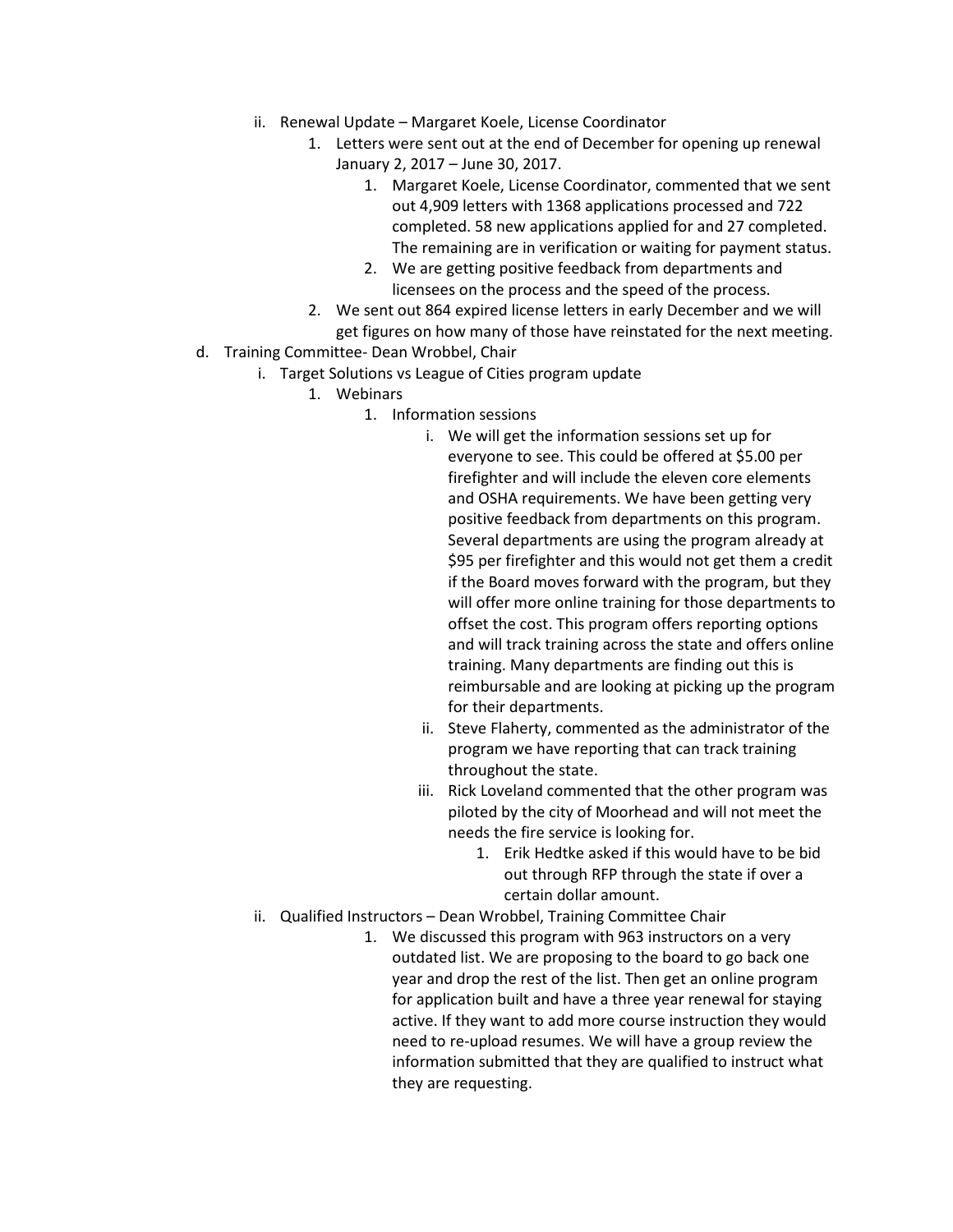- i. Eric Hedtke asked if anyone has checked with the AG office if we have the authority to take in applications and deem qualifications of instructors to teach classes. Also, regarding an appeals process or a standard we would need to apply to distinguish qualifications.
	- 1. Margaret Koele, License Coordinator, responded that she has sent questions up to the AG office regarding if the board has authority to accept applications and make determinations if applicants are qualified to instruct different training classes. The AG representative is out of the office, but we will share the information with the board as soon as it becomes available.
	- 2. We may have to open statute to define what the board wants to do with this program and get legislative authority to move forward.
	- 3. Also, the board needs to keep in mind financially that we are contracted with our computer programmer on an annual contract and the more we add to the list of maintenance the more it will cost the board. We currently are at the max with maintenance and if we increase the projects the programming may have to be bid out, since other companies do not like to take over someone else's work and they would bid to re-do the whole data base. We have had a company in to quote that and it was over a couple hundred thousand to start over from scratch.
- ii. Greg Withers is not on board with having the AG office giving us advice and wants to make a decision as a board then ask for forgiveness later. We do not want them saying we do not have statute authority to do something and wait two years to go back to legislature again to open up issues all over again. We need to get this on the road and moving.
- iii. Margaret Koele, License Coordinator, commented that staff works for the state and as a board we need to abide by the laws and recommendations of the AG office. When we ask questions on behalf of the board to the AG office, the board will need to consider abiding by the advice that is given. The AG office would be the ones that represent the board if any legal situations should arise. If the board does not abide by the advice of the AG office recommendations or statutes that are in place saying what the board's authority is, they can choose not to represent this board in front of the ALJ. Also, the board will need to make sure we have the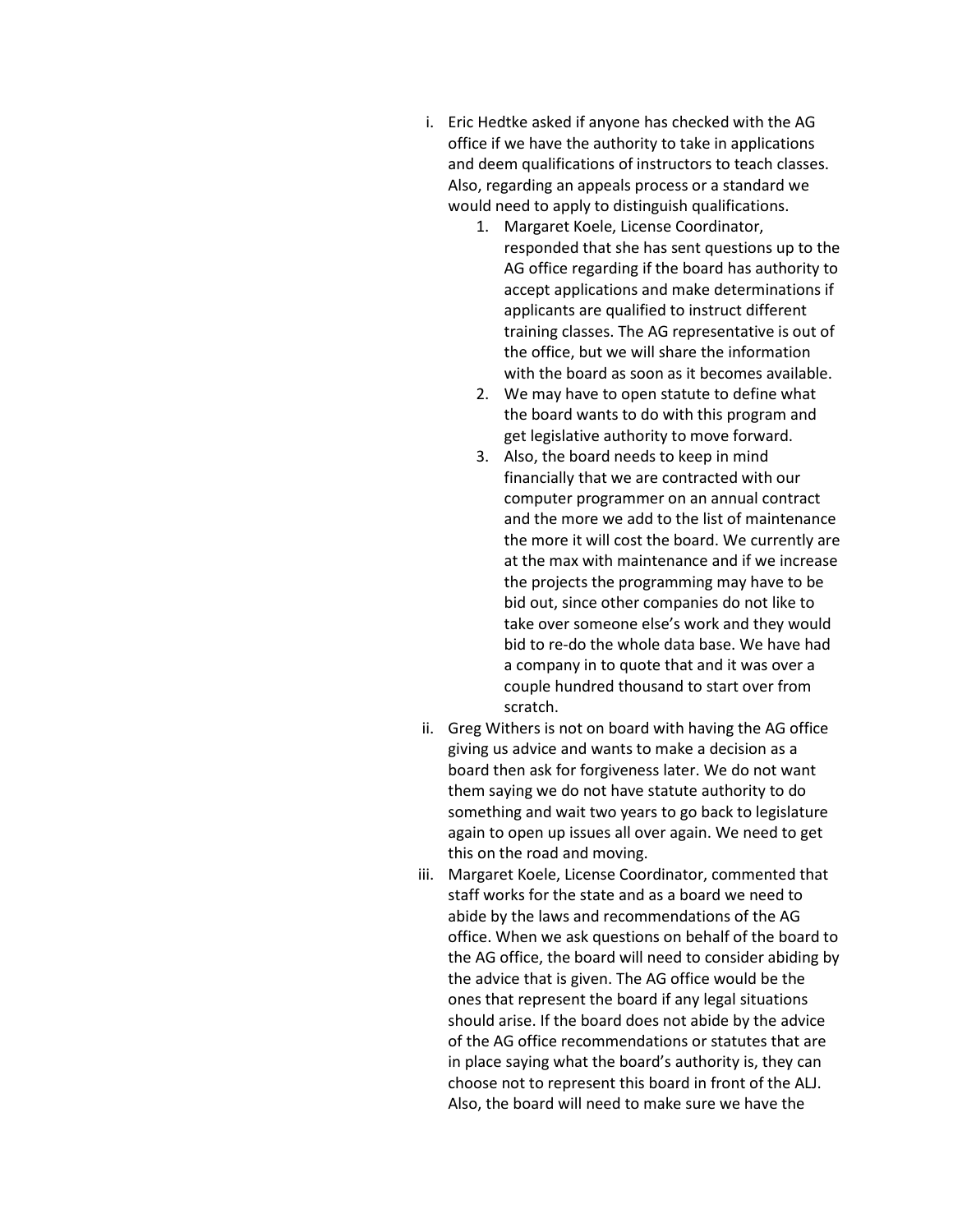authority to collect information from individuals in application form and we need to advise the applicants that all information collected is public information, except for social security numbers. If the board does not have the authority to do this process then the board will need to follow the correct process to obtain authority through the legislative process as advised.

- 2. Mark Bergerson, Chair, commented this will be for FY18, so we have time to get the answers from the AG office to some of the questions. Then this discussion can be brought back with more specific costs, information and time.
- iii. Presentation Policy Dean Wrobbel, Training Committee Chair
	- 1. Revised the section on date of presentations
		- 1. There is an updated form in all the folders for each handbook and updated on web site.
			- i. The committee has decided on 10 minutes for presentations and 5 minutes for questions. They will be reviewing presentations May  $2^{nd}$  starting at 8:00 a.m.
			- ii. The committee is proposing to the board to accept the revisions of the presentation policy:
				- 1. Changing the meeting for presentations and updated vision / mission statement.
				- 2. Rick Loveland asked what criteria is being used to select presentations to move forward for board approval.
					- a. Dean Wrobbel, Chair, commented that it needs to be tied to a NFPA standards and what they are proposing is the benefit to the fire service across the state. They will work on a grading system going forward.
			- iii. Jim Fisher motioned to approve the presentation policy revision, Christie Patrick second the motion, motion carried.
- iv. FF1 & FF2 Split Steve Flaherty, Executive Director
	- 1. The provider would need to let us know up front they are splitting FF1 and FF2, so funds could be dedicated. This will start FY18 and end FY19. The funds would be held over the second biennial for this special funding.
	- 2. The MSFCB had some reservations regarding the HAZ Ops portion and they cannot get certification until the live burn is completed. Could take up to two years to get certification.
		- 1. Roger Ihrke asked how many departments would go for this and what if they only do FF1.
			- i. Mark Bergerson, Chair, commented this is for the whole funding NFPA1001 standard program and if they want to only do FF1 that would be out of there reimbursement per firefighter award funding, not the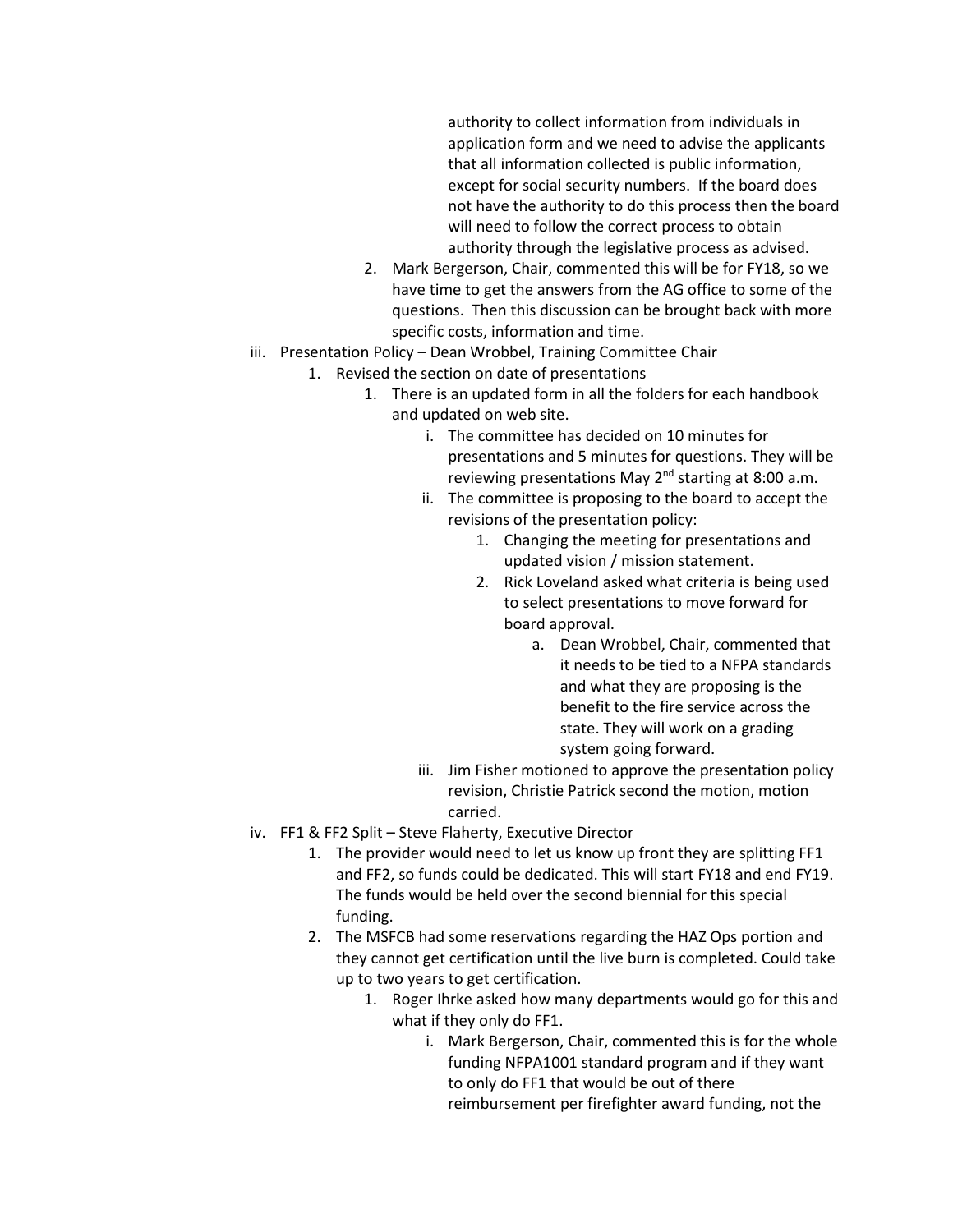NFPA1001 funding. This is communicated to all of the fire departments.

- ii. Steve Flaherty, Executive Director, commented the providers will be monitoring this and we will track it in the data base.
	- 1. Rick Loveland, commented that if students do not complete the program or drop they get on the phone with Margaret Koele to drop and add students to meet the funding requirements.
- iii. Gary Stevens asked when the reimbursement is paid to the providers.
	- 1. Steve Flaherty, Executive Director, commented that the payments are made once the course is started or at the end of the course. Once they upload the paperwork into our data base we pay the reimbursement. We will only pay for the split portion taken within that fiscal year.
		- a. Gary Stevens asked if this is a pilot or unlimited program.
			- i. Steve Flaherty, Executive Director commented it depends on what the board budgets for the NFPA1001 program. Once we know what the board has budgeted we can hold funds back knowing how many are doing the split based on communication from the provider to our office staff.
- v. Provider Direct Pay Reimbursement Mark Bergerson, Chair
	- 1. Reimbursement Form Online
		- 1. Get board approval for reimbursement form i. Program will start July 1, 2017 for FY18
		- 2. Mark Bergerson reviewed the form with the board regarding the process for providers to get paid directly out of the departments per fire fighter award funding. The department Chief will still need to sign the form as well as their finance person to approve that the provider can be paid directly. For audit purposes with the state this is the process that needs to be followed and the provider will need to leave copies of the signed form and invoice with the department.
			- i. Rick Loveland motioned to approve the revised reimbursement form, Kelli Slavik second the motion, motion carried.

- 5. Old Business
	- a. Firefighting Training Study update (M.A.D.) Steve Flaherty, Executive Director
		- i. The first listening session started yesterday in Virginia, MN. The comments were excellent and MAD will put out a thorough report from the studies they have